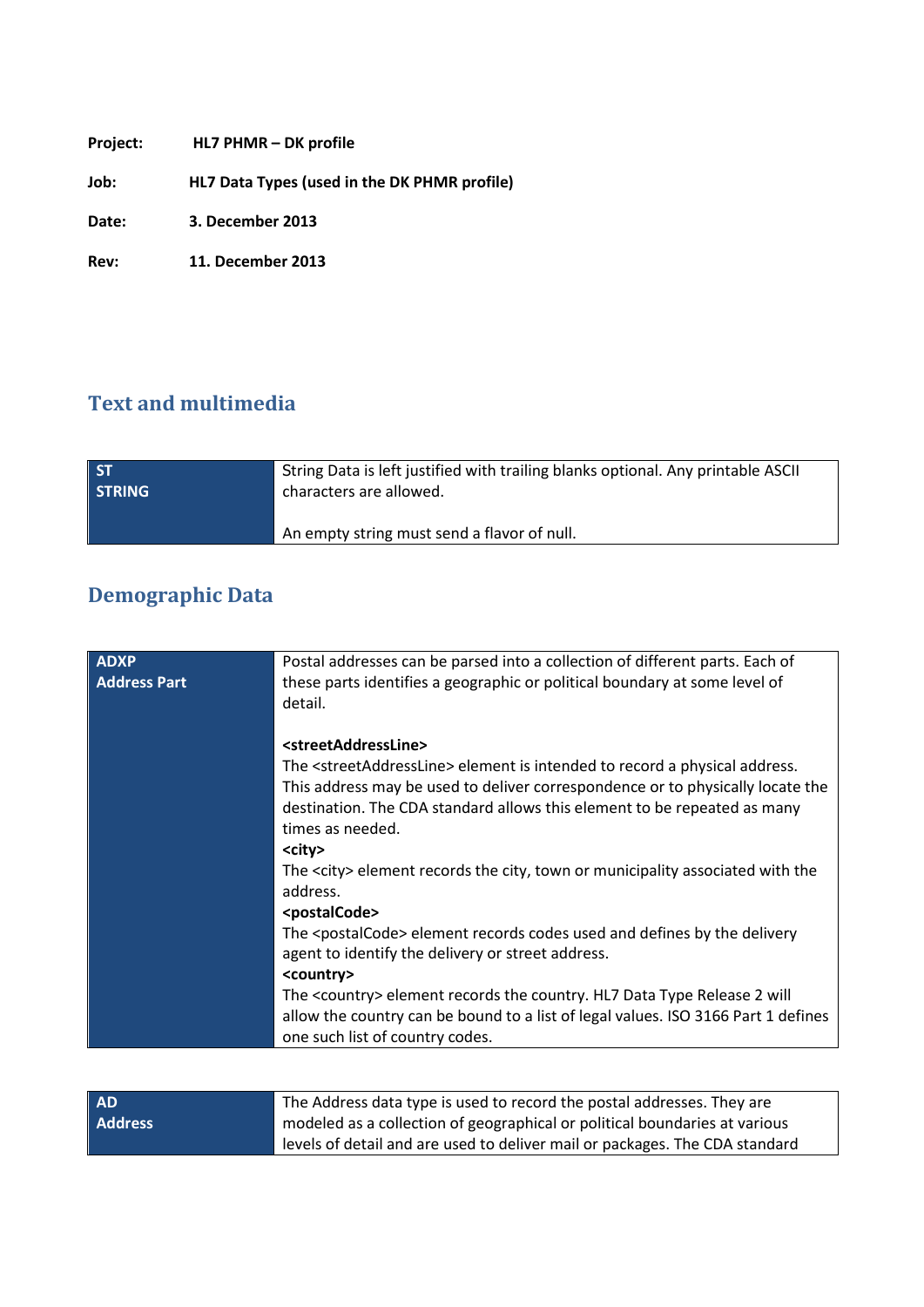| treats and address as an arbitrary list of address parts elements (see the ADXP<br>data type) and text.                                                                                                                                                                                                                                                                                                                                                        |
|----------------------------------------------------------------------------------------------------------------------------------------------------------------------------------------------------------------------------------------------------------------------------------------------------------------------------------------------------------------------------------------------------------------------------------------------------------------|
| According to the XML schema, each of the different parts of the <addr><br/>element can appear as many times as necessary. However, it does not make<br/>sense for an address to have two <postalcode> elements. The same is true for<br/>several other elements. Almost all components should appear only once with<br/>the exception of the <streeaddressline> or <deliveryaddressline> element.</deliveryaddressline></streeaddressline></postalcode></addr> |

| <b>ON</b>                | Organization names are a list of <prefix>, <suffix>, <delimiter> and <name></name></delimiter></suffix></prefix> |
|--------------------------|------------------------------------------------------------------------------------------------------------------|
| <b>Organization Name</b> | elements and text that represent the name of an organization.                                                    |

| <b>PN</b>          | Person names are a list of <prefix>, <premediation>, <family>, <suffix> and <delimiter></delimiter></suffix></family></premediation></prefix> |
|--------------------|-----------------------------------------------------------------------------------------------------------------------------------------------|
| <b>Person Name</b> | elements and text. The PN data type is found in the <name> element of the</name>                                                              |
|                    | <assignedperson>, <associatedperson>, <guardianperson>,</guardianperson></associatedperson></assignedperson>                                  |
|                    | <informationrecipient>, <maintainingperson>, <relatedperson>,</relatedperson></maintainingperson></informationrecipient>                      |
|                    | <playingentitry>, <specimenplayingentity> and <subject> elements.</subject></specimenplayingentity></playingentitry>                          |
|                    | The PN data type is derived from the EN data type and so also supports the                                                                    |
|                    | use attribute and the <validtime> element of that data type.</validtime>                                                                      |
|                    |                                                                                                                                               |

|                     | The II data type is used to identify different instances of a kind of thing. The    |  |  |  |
|---------------------|-------------------------------------------------------------------------------------|--|--|--|
| Instance Identifier | data type is used extensively in the CDA specification to identify persons,         |  |  |  |
|                     | things, actions, roles etc. The II data type most commonly appears in the <id></id> |  |  |  |
|                     | elements found in the CDA schema. It is also used by the <setid>,</setid>           |  |  |  |
|                     | <templateid> and <typeid> elements.</typeid></templateid>                           |  |  |  |

| <b>TEL</b><br><b>Telecommunications</b><br><b>Address</b> | A telecommunications address or endpoint specifies how to contact someone<br>or something using telecommunications equipment. That includes the<br>telephone, a fax machine, e-mail, the web, instant messaging, et cetera. All<br>telecommunications address can be represented by a URI.<br>Value<br>The value attribute of a <telecom> data element provides the URI identifying<br/>the communication endpoint.<br/>** TBD: more information regarding the use and format.<br/><b>Use</b><br/>The use attribute provides codes describing the type of communication<br/>endpoint.</telecom> |              |                                                                 |
|-----------------------------------------------------------|-------------------------------------------------------------------------------------------------------------------------------------------------------------------------------------------------------------------------------------------------------------------------------------------------------------------------------------------------------------------------------------------------------------------------------------------------------------------------------------------------------------------------------------------------------------------------------------------------|--------------|-----------------------------------------------------------------|
|                                                           |                                                                                                                                                                                                                                                                                                                                                                                                                                                                                                                                                                                                 |              |                                                                 |
|                                                           |                                                                                                                                                                                                                                                                                                                                                                                                                                                                                                                                                                                                 |              |                                                                 |
|                                                           |                                                                                                                                                                                                                                                                                                                                                                                                                                                                                                                                                                                                 |              |                                                                 |
|                                                           |                                                                                                                                                                                                                                                                                                                                                                                                                                                                                                                                                                                                 |              |                                                                 |
|                                                           | Code                                                                                                                                                                                                                                                                                                                                                                                                                                                                                                                                                                                            | Display name | Comments                                                        |
|                                                           | H                                                                                                                                                                                                                                                                                                                                                                                                                                                                                                                                                                                               | home address | A personal or home phone, e-mail<br>or other personal device.   |
|                                                           | HP                                                                                                                                                                                                                                                                                                                                                                                                                                                                                                                                                                                              | primary home | The usual address used to reach a<br>person after business hour |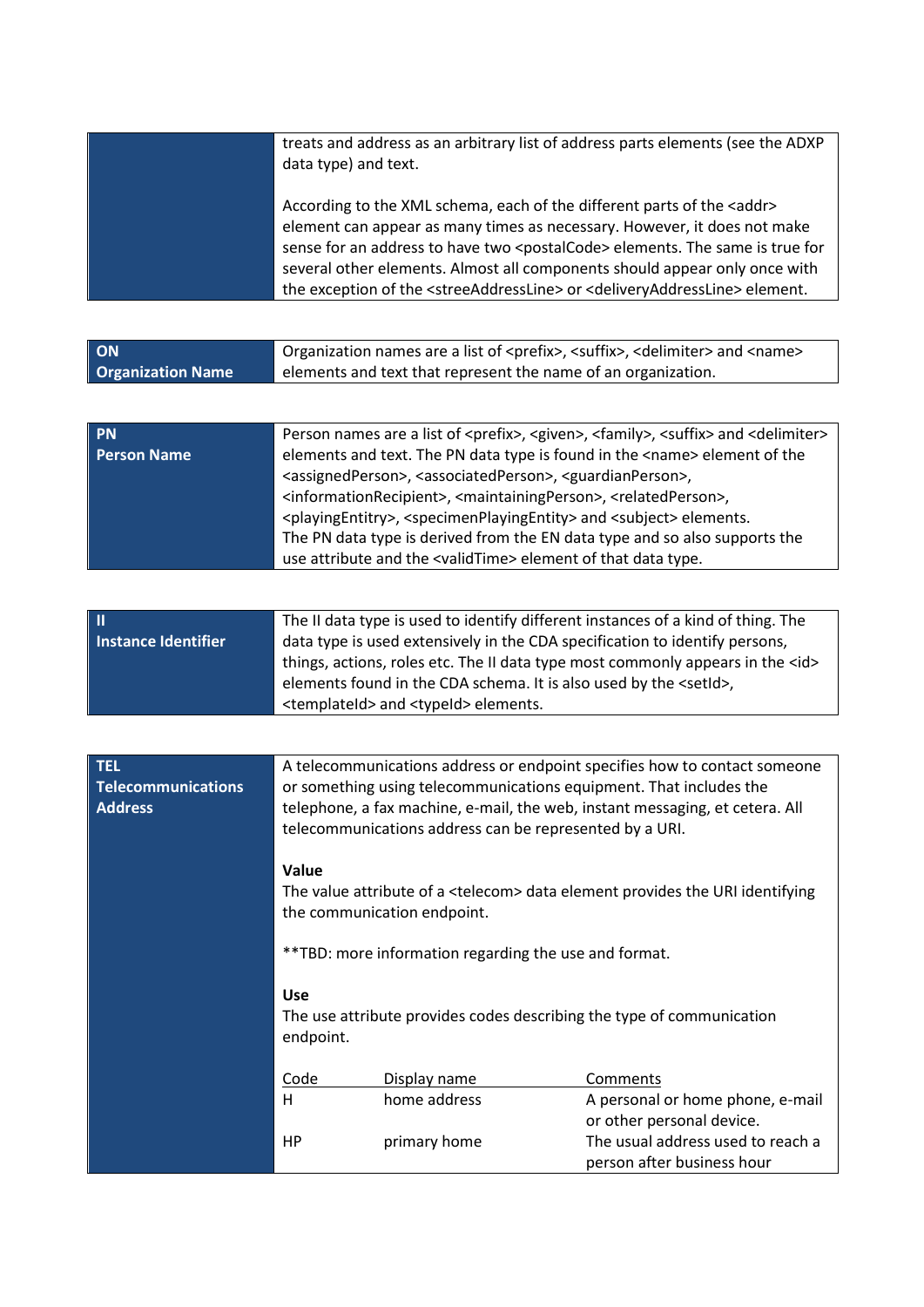| <b>HV</b>                                                                                                        | vacation home                                                       | The address to reach a person                                                 |
|------------------------------------------------------------------------------------------------------------------|---------------------------------------------------------------------|-------------------------------------------------------------------------------|
|                                                                                                                  |                                                                     | during vacations                                                              |
| **TBD                                                                                                            | More codes are available.                                           |                                                                               |
|                                                                                                                  | The use and selection TBD.                                          |                                                                               |
|                                                                                                                  |                                                                     |                                                                               |
|                                                                                                                  |                                                                     |                                                                               |
| <b>Telephone and fax</b>                                                                                         |                                                                     |                                                                               |
|                                                                                                                  |                                                                     | Telephone and fax equipment can be represented using the tel: URI schemes     |
| defined in RFC 3966.                                                                                             |                                                                     |                                                                               |
|                                                                                                                  |                                                                     |                                                                               |
|                                                                                                                  |                                                                     |                                                                               |
|                                                                                                                  | ** TBD: more information regarding the use and format.              |                                                                               |
|                                                                                                                  |                                                                     |                                                                               |
| E-mail                                                                                                           |                                                                     |                                                                               |
|                                                                                                                  |                                                                     | E-mail addresses are represented using the mailto: URI scheme defined in RFC  |
|                                                                                                                  |                                                                     |                                                                               |
| 2368. Technically, more than one e-mail address is permitted in the mailto:                                      |                                                                     |                                                                               |
| URI scheme and additional parameters describing the subject line and body of<br>the message may also be present. |                                                                     |                                                                               |
|                                                                                                                  |                                                                     |                                                                               |
|                                                                                                                  |                                                                     |                                                                               |
| <b>Web sites</b>                                                                                                 |                                                                     |                                                                               |
|                                                                                                                  |                                                                     | Web site addresses are formatted using the http: and https: URI formats which |
| are describes in RFC 2396.                                                                                       |                                                                     |                                                                               |
|                                                                                                                  |                                                                     |                                                                               |
|                                                                                                                  |                                                                     |                                                                               |
| <b>Instant Messaging</b>                                                                                         |                                                                     |                                                                               |
|                                                                                                                  |                                                                     | Instant messaging URI's should use the im: scheme defined in RFC 3860.        |
|                                                                                                                  |                                                                     |                                                                               |
|                                                                                                                  | Example: <telecom value="im:NancyAnnBerggren@skype.com/"></telecom> |                                                                               |
|                                                                                                                  |                                                                     |                                                                               |
|                                                                                                                  |                                                                     |                                                                               |
|                                                                                                                  | <b>Texting and Short Messaging Service</b>                          |                                                                               |
|                                                                                                                  |                                                                     | Short messages URI's should use the sms: scheme defined in the RFC 5724       |
|                                                                                                                  |                                                                     |                                                                               |
|                                                                                                                  |                                                                     |                                                                               |
|                                                                                                                  |                                                                     |                                                                               |
|                                                                                                                  |                                                                     |                                                                               |

## **Codes**

| <b>CE</b>                    | The CE data type is used to exchange coded concepts that are not permitted      |  |  |
|------------------------------|---------------------------------------------------------------------------------|--|--|
| <b>Coded with eqivalents</b> | to contain qualifiers and so do not allow for codes to be created               |  |  |
|                              | compositionally using post-coordination.                                        |  |  |
|                              |                                                                                 |  |  |
|                              |                                                                                 |  |  |
| CS                           | The CS data type is used to convey codes that have a fixed value for            |  |  |
| <b>Coded simple</b>          | codeSystem. It is used in the CDA specification for coded values where there is |  |  |
|                              | only one choice for the codeSystem according to the standard.                   |  |  |